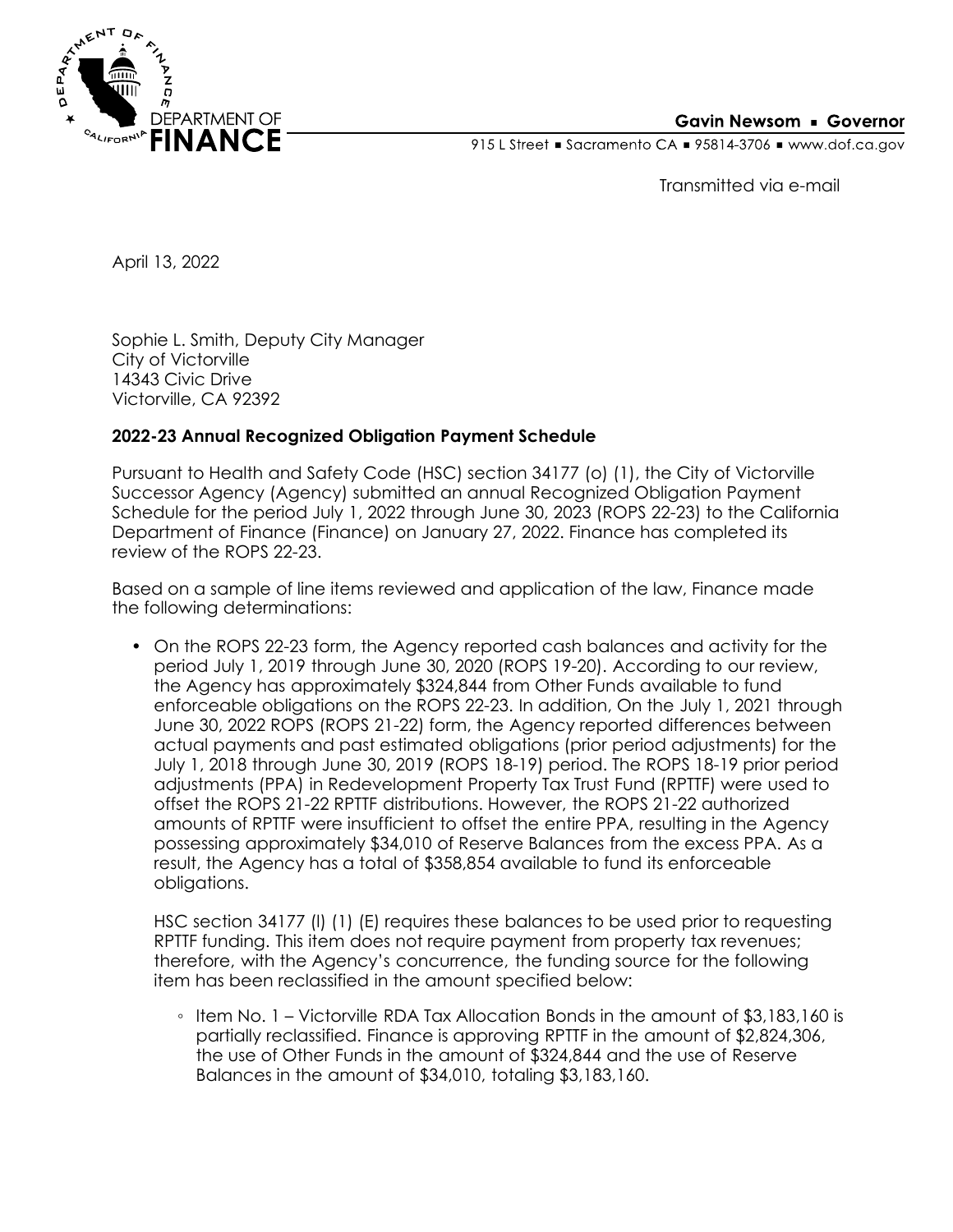Sophie L. Smith April 13, 2022 Page 2

> • The claimed administrative costs of \$123,171 are not allowed. HSC section 34171 (b) (3) limits the fiscal year Administrative Cost Allowance (ACA) to three percent of actual RPTTF distributed in the preceding fiscal year or \$250,000, whichever is greater; not to exceed 50 percent of the RPTTF distributed in the preceding fiscal year. The Agency received no RPTTF distribution for fiscal year 2021-22. As a result, the Agency's maximum ACA is \$0 for fiscal year 2022-23. Therefore, the requested \$123,171 in ACA is not allowed.

Pursuant to HSC section 34186, successor agencies are required to report PPA for the ROPS 19-20 period. The ROPS 19-20 PPA will offset the ROPS 22-23 RPTTF distribution. The amount of RPTTF authorized includes the PPA resulting from the County Auditor-Controller's review of the PPA form submitted by the Agency.

The Agency's maximum approved RPTTF distribution for the reporting period is \$3,028,712, as summarized in the Approved RPTTF Distribution table (see Attachment).

RPTTF distributions occur biannually, one distribution for the July 1, 2022 through December 31, 2022 period (ROPS A period), and one distribution for the January 1, 2023 through June 30, 2023 period (ROPS B period), based on Finance's approved amounts. Since this determination is for the entire ROPS 22-23 period, the Agency is authorized to receive up to the maximum approved RPTTF through the combined ROPS A and B period distributions.

Except for the adjusted item, Finance approves the remaining items listed on the ROPS 22-23 at this time. If the Agency disagrees with our determination with respect to any items on the ROPS 22-23, except items which are the subject of litigation disputing our previous or related determinations, the Agency may request a Meet and Confer within five business days from the date of this letter. The Meet and Confer process and guidelines are available on our website:

http://dof.ca.gov/Programs/Redevelopment/Meet And Confer/

The Agency must use the RAD App to complete and submit its Meet and Confer request form.

Absent a Meet and Confer, this is our final determination regarding the obligations listed on the ROPS 22-23. This determination only applies to items when funding was requested for the 12-month period. If a determination by Finance in a previous ROPS is currently the subject of litigation, the item will continue to reflect the determination until the matter is resolved.

The ROPS 22-23 form submitted by the Agency and this determination letter will be posted on our website:

<http://dof.ca.gov/Programs/Redevelopment/ROPS/>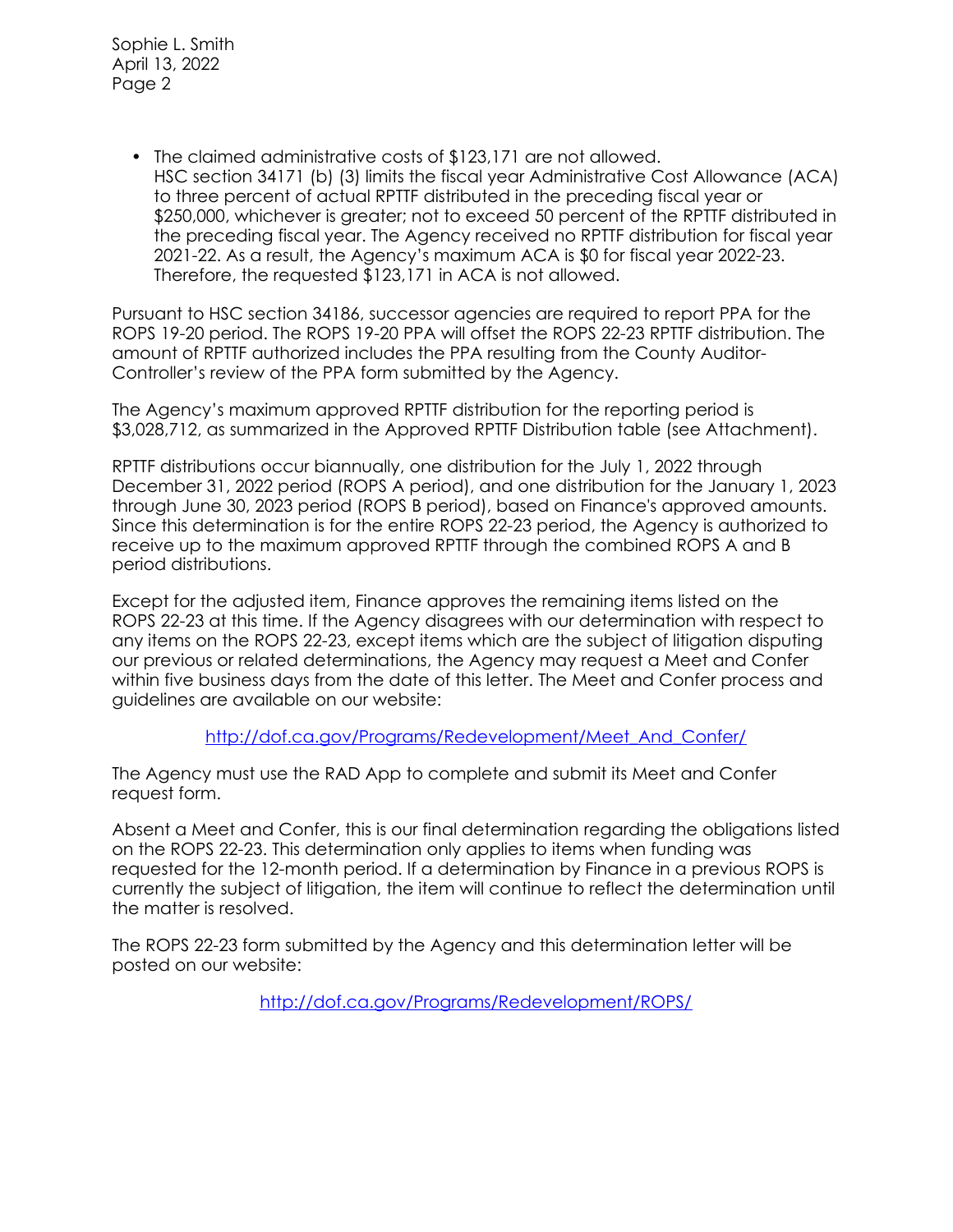Sophie L. Smith April 13, 2022 Page 3

This determination is effective for the ROPS 22-23 period only and should not be conclusively relied upon for future ROPS periods. All items listed on a future ROPS are subject to Finance's review and may be adjusted even if not adjusted on this ROPS or a preceding ROPS. The only exception is for items that have received a Final and Conclusive determination from Finance pursuant to HSC section 34177.5 (i). Finance's review of Final and Conclusive items is limited to confirming the scheduled payments as required by the obligation.

The amount available from the RPTTF is the same as the amount of property tax increment available prior to the enactment of the redevelopment dissolution law. Therefore, as a practical matter, the ability to fund the items on the ROPS with property tax increment is limited to the amount of funding available to the Agency in the RPTTF.

Please direct inquiries to Zuber Tejani, Supervisor, or Brian Johnson, Staff, at (916) 322-2985.

Sincerely,

Charyl S. McComick

JENNIFER WHITAKER Program Budget Manager

Linda Santillano, Chief Deputy, Property Tax, San Bernardino County cc: Keith C. Metzler, City Manager, City of Victorville